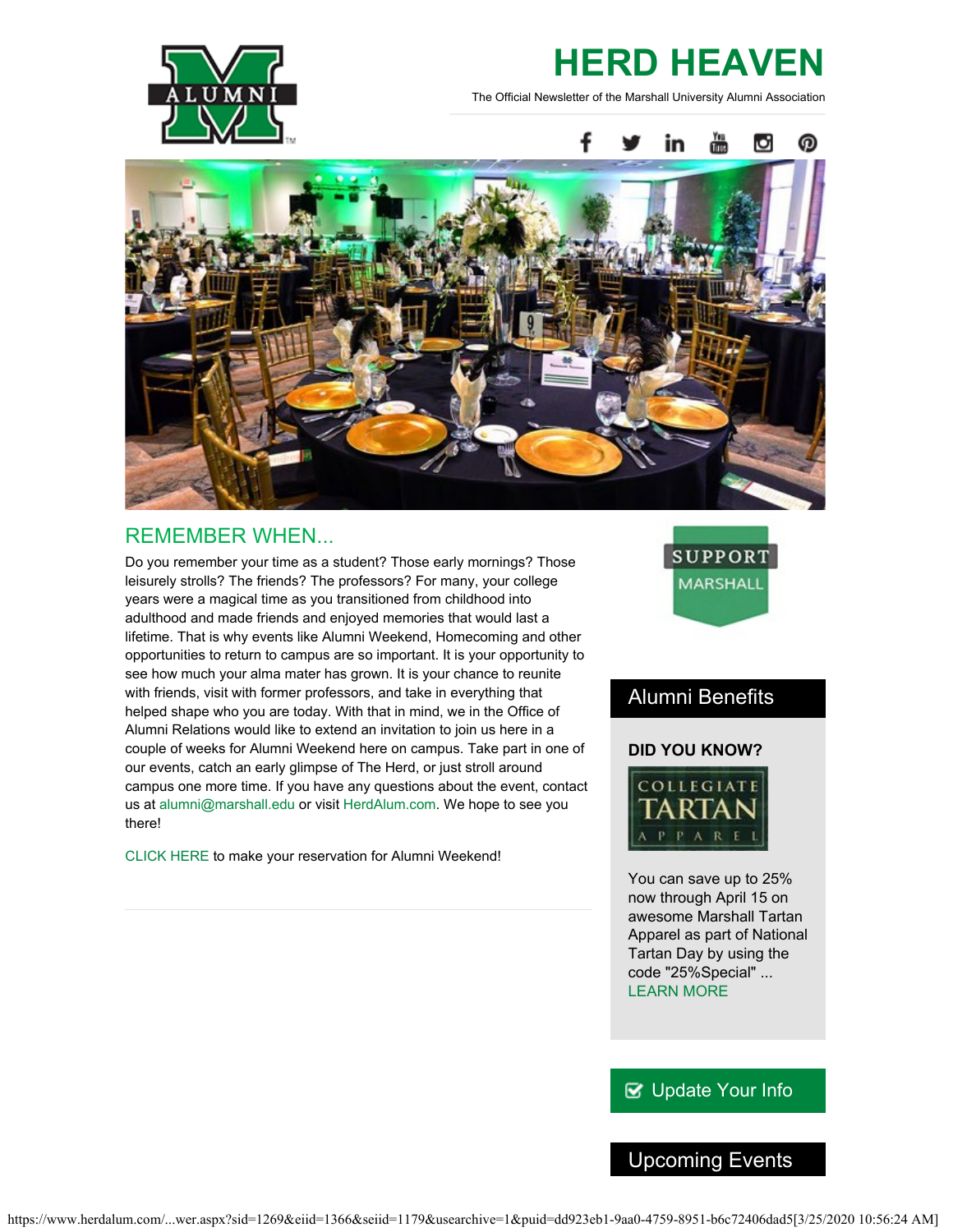

#### **WELCOME BACK CLASSES OF 1967, 1992**

One of the more exciting traditions of Alumni Weekend is the honoring of the Gold, Silver and Grand classes throughout the weekend-long festivities. This year, the class of 1967 will celebrate its 50th anniversary, while the class of 1992 will remember 25 years since their time at Marshall. Whether celebrating 50 years, 25 years, or just one year since leaving Marshall, all are welcome during the Alumni Weekend festivities.

#### [READ MORE...](http://www.herdalum.com/s/1269/index.aspx?sid=1269&gid=1&pgid=429)



#### **ALUM WINS PRESTIGIOUS NASA AWARD, CREDITS UNIVERSITY'S DIGITAL FORENSICS PROGRAM**

Marshall alumnus Brad Roeher has received the Excellence in Values Award for his work with the NASA Independent Verification and Validation Secure Coding Portal. Roeher, a 26-year-old information assurance contractor for NASA, said his job is to protect the confidentiality, integrity and availability of NASA information.

#### [READ MORE...](https://www.marshall.edu/ucomm/2017/03/21/marshall-alum-wins-prestigious-nasa-award-credits-universitys-digital-forensics-program-success/)

# Alumni Weekend 2017

**DINNER THEATRE** Join us for dinner and the MU



#### **RICHMOND ALUMNI RECEPTION**

The MUAA and the Richmond Alumni Club cordially invite alums to a meet and greet reception..[.LEARN MORE](https://www.facebook.com/events/279402862473249/)





#### **ALUMNI WEEKEND**

You are invited to a fun-filled weekend featuring events for alums of all ages as we honor outstanding alumni from around the world..[.LEARN MORE](http://www.herdalum.com/s/1269/index.aspx?sid=1269&gid=1&pgid=429)





**SPRING**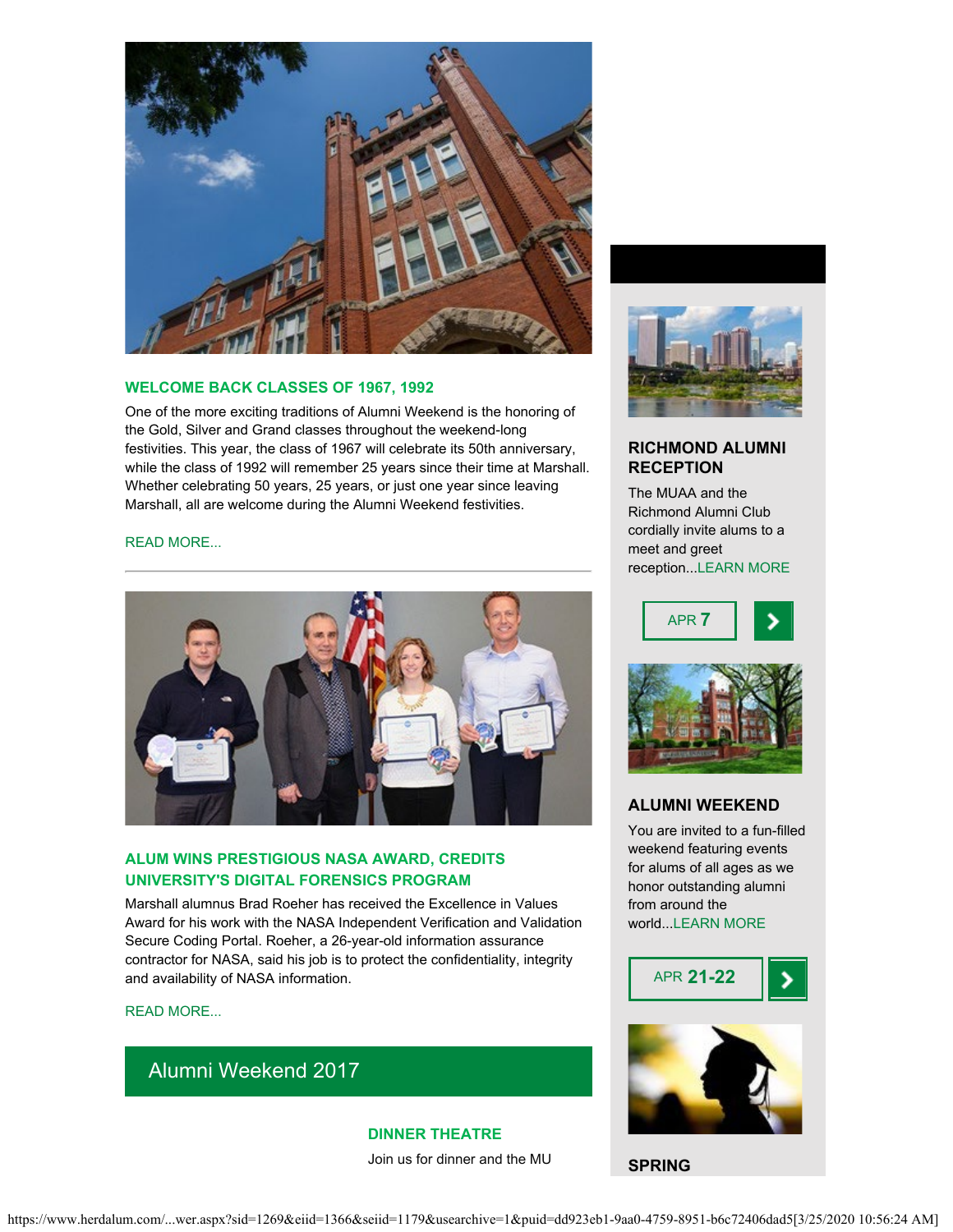



Theatre production of "Guys & Dolls" at the Joan C. Edwards Playhouse. **DATE**: Fri, April 21 **TIME**: Dinner 6 p.m. / Play 7:30 p.m.

#### **REUNION BREAKFAST**

Open to all MU alumni, enjoy a delicious breakfast, listen to guest speakers, learn about everything happening on campus from athletics to academics in the John Marshall Room. **DATE**: Sat, April 22 **TIME**: 9 a.m.

#### **GREEN/WHITE SPRING FOOTBALL GAME**



Get an opportunity to watch The Herd take to the field for the first time in 2017 during the annual Green and White scrimmage. **DATE**: Sat, April 22 **TIME**: 3 p.m.

#### **80TH ALUMNI AWARDS BANQUET**

Celebrate the achievements of Marshall's finest as we honor our distinguished alumni and friends in the Don Morris Room. **DATE**: Sat, April 22 **TIME**: 6 p.m.

# Campus News



#### **GILBERT HONORED AT MISS. STATE**

Marshall **University President** Jerome Gilbert has been named



#### **MARSHALL AND THE WV REGIONAL TECH PARK**

Marshall **University** President Jerome Gilbert



**MARSHALL HEALTH OPENS TV LOCATION**

Marshall Health opened its doors to a new 51,000 square-foot



**PROFESSOR WINS FIRST AT NBS**

Dan Hollis, professor in the School of Journalism and Mass

#### **COMMENCEMENT**

Celebrate the 2017 Marshall University graduating class at the Big Sandy Superstore Arena..[.LEARN MORE](http://www.marshall.edu/commencement/)





# **IT'S YOUR WORLD. READ ALL ABOUT IT** YOUR WAY.

Get the latest in hometown news and Marshall sports any way you like it.

# **ONLINE SUBSCRIPTION** \$9.75 for first

3 months Regular \$9.99 monthly after special ends.

# **SUBSCRIBE NOW!**

The Herald-Disnatch & www.herald-dispatch.com